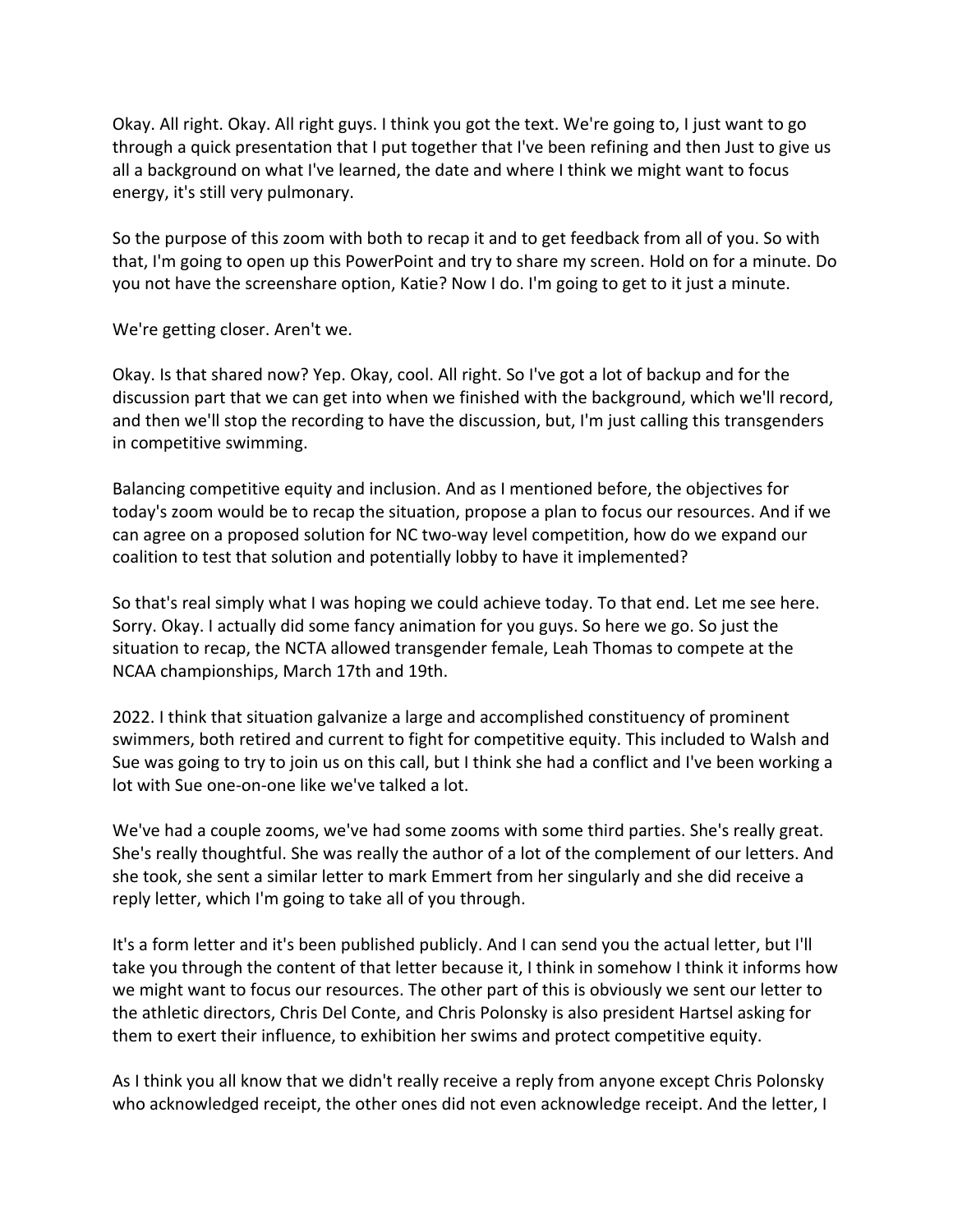also forwarded letter to president Emmert. He actually, he also acknowledged receipt and he told me that he forwarded it to the board of governors, per our request.

Again, other than that, we did not receive a reply letter from mark, like to Walsh did. So that's just hanging out. Additionally after NC two ways. I don't know why it's not coming up here. The university of Arizona, did you all see here, their letter? They submitted a letter to protesting the competitive equity of the situation from women's NC two A's.

And I think they had a good number of signatures on there as well. So that's just the lay of the land to get us all on the same page. The complication is, as I do presentations, like this is what upset the status quo. The complication is that despite.

All the communication, they did not change their policy for the March championships. And it's unclear what, if any changes they will enact going into the future. So that's I think while we're all here today is to try to see if we can play a role for coming up with a better solution. So the question is how do we organize and focus our resources to protect the integrity, competitive equity inclusion at the NC two, a USA swimming and international levels.

So with that I just put this as a placeholder here. Now, if you guys want me, I can email the letter to you, but the next slide I'm going to show after this one is actually all of the content of mark Emirates reply letter to Sue Walsh. Because I think it's important for us to understand what their viewpoint is and if we act what their stance is on this issue.

I need to come up with a solution within those, within the context of his own words and his own objectives. Because I think any idea of trying to say know that what you're saying you want to do was incorrect. I just don't think we're going to get there. I think that ship has already sailed. So to that end, I, what I've done here on this chart is I'm calling it key components of mark Emirate's letter.

So I took his letter and I just dissected it. And so the first thing he said is the NCAA firmly and unequivocally supports the opportunity for transgender student athletes to compete in college sport. He talks about them going to go by the science. So the NC choice current policy is anchored in the evolving science on the issue.

He says they were also going to be informed by sports specific policies. He mentioned the USO PCs governing bodies, which for us is USA swimming. He mentioned international federations, which for us is Faena. He mentions the international Olympic committee. And then he also has the phrase when relevant, which I think I interpret that as they are going to look at all those other sports specific policies, but they're not bound by those policies.

The third part, he that I've learned in that he mentioned this letters that the board of governors who makes these decisions, they take input from two sides. Committees one is the C S M a S, which stands for the committee on competitive safeguards and medical aspects of sports. And the second one is the SSI, which is the sports science Institute.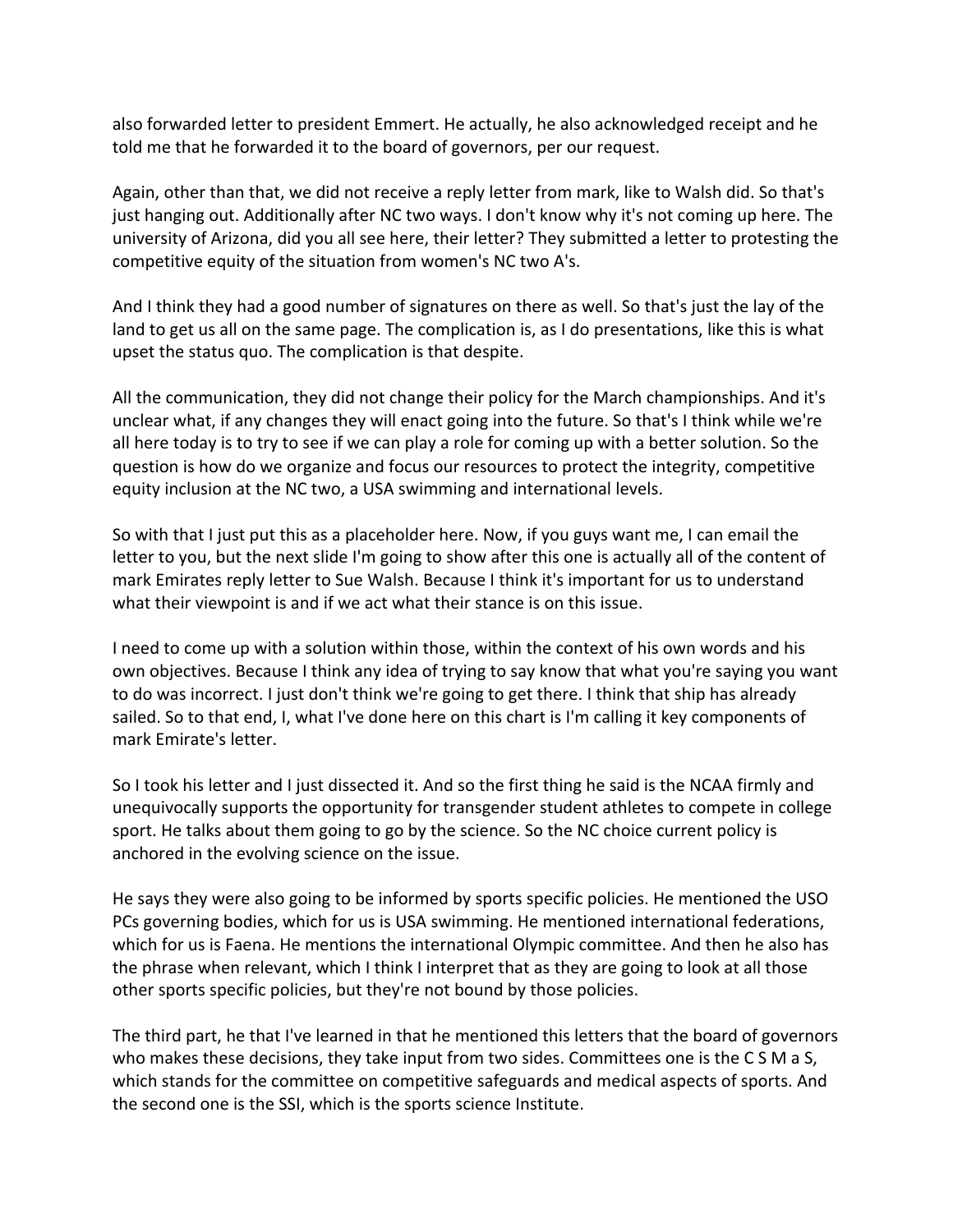So they can review and approve each and a make sure it aligns with the core values of the NC two way, the resulting sport by sport approach, make sure opportunities for transgender student athletes, balance, fairness, inclusion, and equity. And he says at the end, we'll continue to monitor the situation rec recommend adjustments.

So the reason I put this up is because. What he's saying in his own words is they're going to go by the science. They're going to look at the sports specific policies, and then they also have their sciences informed from the CSM committee in this SSI committee. I'm gonna come back to all that a little bit later, but I just wanted to lay that as a background of the NC two, a part of this.

The next thing I want to put here is if you look at all the organizations, making policy on transgenders in swimming, you have the NC two way on, I'm putting this on the left and then you have the IOC, which informs, which really Faena feeds up to IOC. You've got the USO PC, and I'm not really sure what they're doing on this specifically, except listening to maybe USA swimming, and then you have USA swimming.

The reason I did it, this hierarchically is because. USA swimming has a policy, but whatever policy Faena adopts USA swimming will then add. For obvious reasons. And then the NC twoway, I put this arrow back and forth because they're saying they're going to look at all these things on the right to help inform their own policy.

But again, they have that praise when relevant that they can use their own judgment. So they're good. They say they're going to follow their science, which again is those two committees I just mentioned. And then when relevant, they're going to look at these other organizations policies. So if I go through the other organization policies, if you look at.

IOC, they're going to their ass. They're requiring the international federations to create their own sports specific eligibility requirements. So that takes us to Faena and I did speak with Mike Unger last week, they are working on a policy. Mike Unger now works there. He worked with. No Wiki, who is the executive director.

They think their policy is going to be released mid April. And they're looking, they're using a lot of science, a lot of research to inform that work. And we'll come back to that. When we have a discussion later on USA swimming, they released an inclusion statement via social media. In January and in firms that affirms quote inclusivity consistent with gender identity.

And they also believe in competitive equity. I don't know if you guys saw that social media. I thought it was okay. I was very disappointed because in that post, they never mentioned women or females. They just mentioned inclusivity. They then released a policy on February 1st, 2022. And the, really the reason for this policy being released at this point in time was because this is when the came out and said, We are going to abide by the national governing bodies of each sport for our own policy.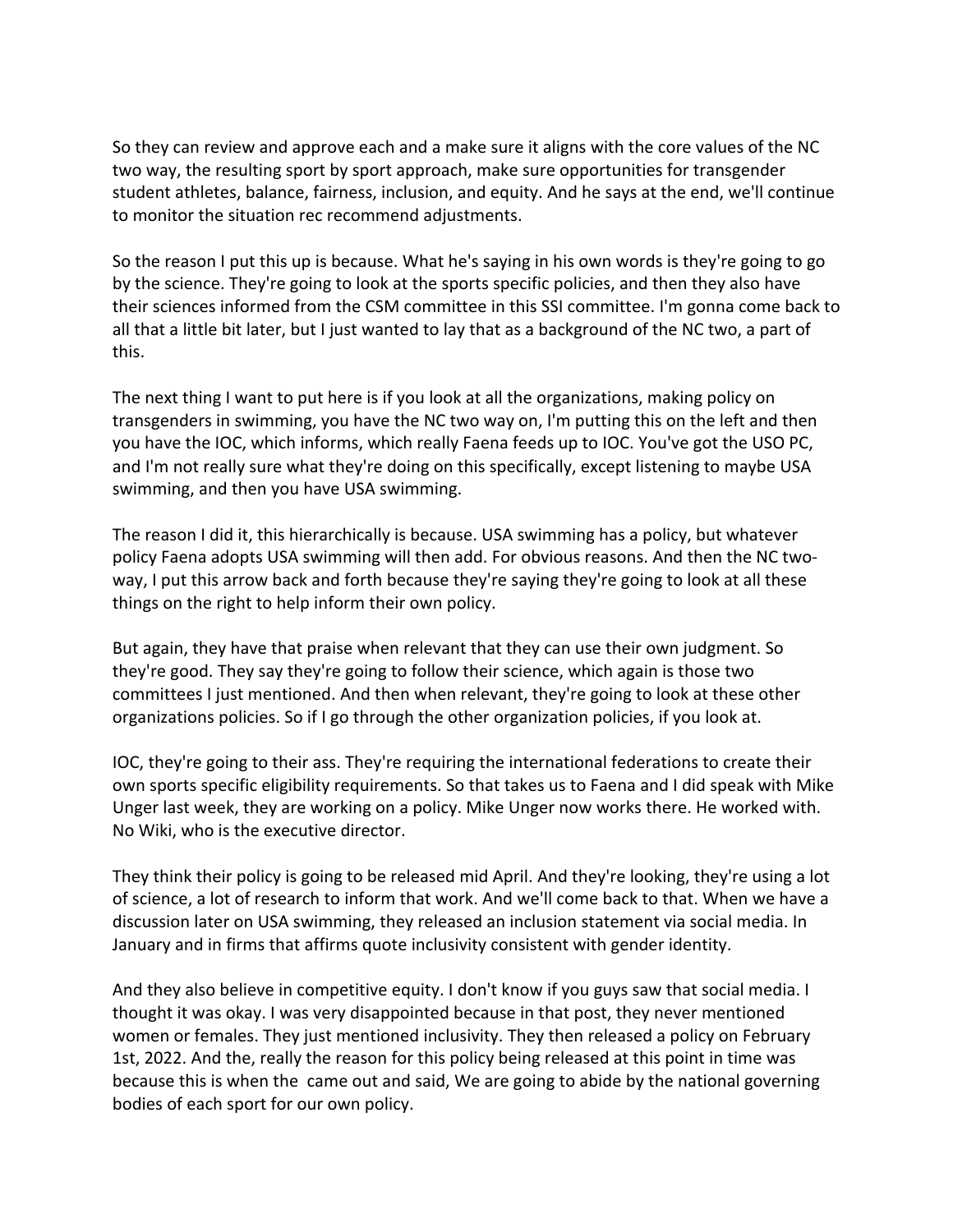So USA swimming, scrambled and put together their own policy that would define imbalanced, competitive equity and inclusion. And that policy actually would have prohibited Leah Thomas from competing. But as you all know, at that point in time, NC two-way den decided to not honor that statement and just decided to stick with their current status quo of their 2010 policies.

So anyways, that's the overview on kind of the different organizations that are making the policy at this point in time, I put this slide in here just as a frame of reference for all of us. And I know some of us have had a chance to go through that material that I emailed out. The fact of the matter is V look at this transgender issue or situation, the PA the proportion of population identifying as trans is growing.

And as you will see, this is old data. I couldn't get it really get even the past five years, which is, I think it's probably arguably a higher growth rate, but what the portion of the population identifying as transgender has really doubled since 2007. Some say it's 0.3 to 0.6, which would be about 1.4 million in the us.

It's largely in the 18 to 24 age group, which is obviously the NC two age group. This number probably underestimates the size of this population. And the reason I think this is relevant is that. It's not really, I don't think for us to argue whether it is or isn't real. It is real. It is growing. It is important.

The NCTA wants to include it. So I would argue that our solution needs to figure out a way to include this very large growing segment that the NC two a has stated they want to include as well. So the question I have for us and we can have it, in the discussion part, we can work on that.

My hypothesis or my proposal to all of you in terms of how do we focus resources is I think when you look at this again, these are the same three headings from mark Emmerich's letter, but on the science side of things, I think we need to get a list and compile all the studies that maybe that refute their current 2010 study.

And I think. Really readily available. And Sue Walsh has really has offered to compile a lot of that. There's just a ton of data that shows that policy is not current and does not reflect current science. And how could it really fits from 2010? I think the other part of where we focus resources is trying to come up with a solution or a proposal to the NC two way that balances all those things we went through on their slide of what they're trying to achieve.

I At the end of the day, If you look at what we've done with our letter, if you look at what Nancy hogs head petition has done, we've all, we're all kind of screaming and throwing our arms up in the air and saying, this isn't fair that you can't let this happen. But at the end of the day, the NC two way, they have to come up with a solution.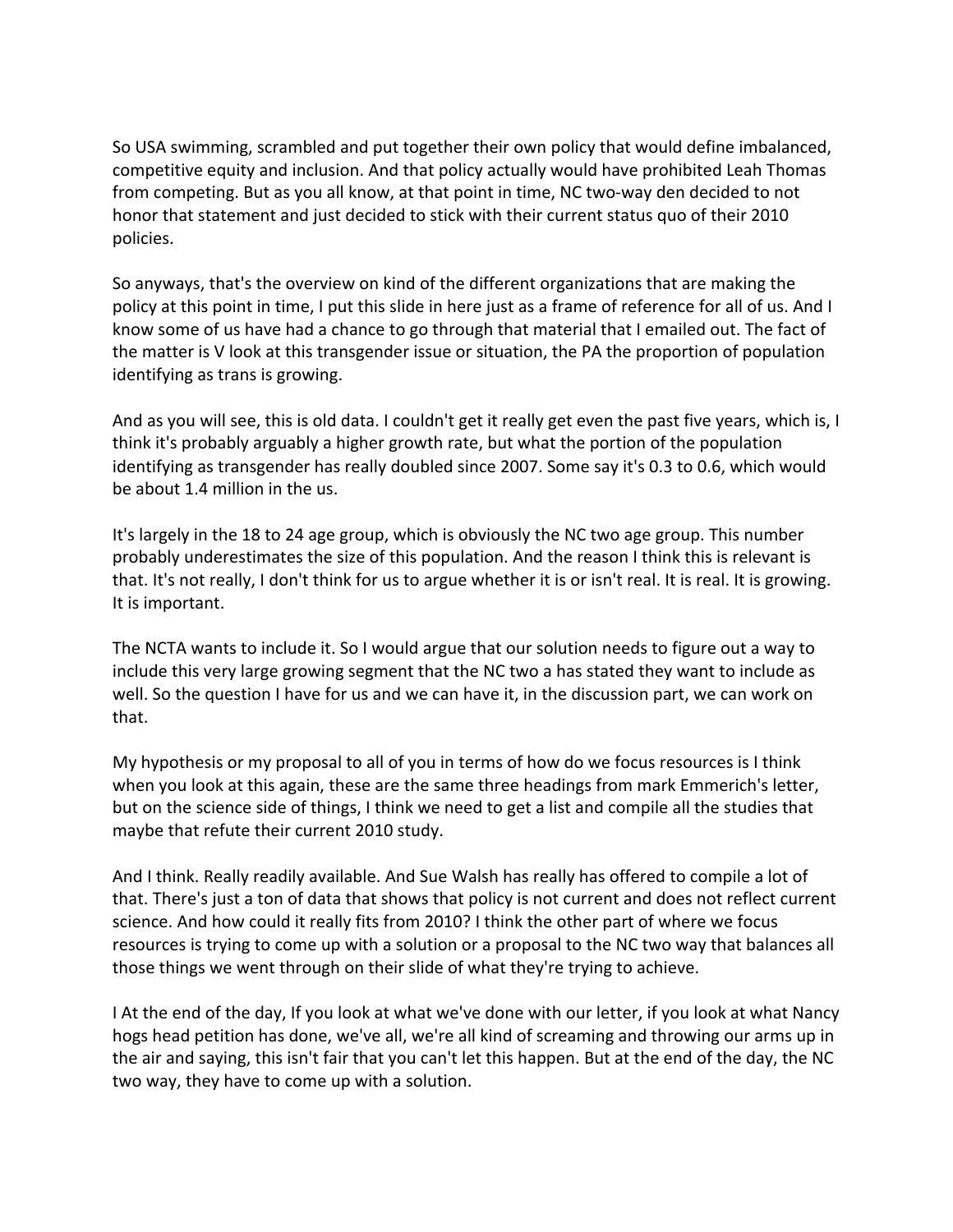And the current solution certainly isn't satisfactory because. I think we would all argue that competitive equity is sacrificed for con for inclusion. So what I'm saying that we ought to try to do is there a way, again, just for the sport of swimming that we know so well to come up with a solution that might achieve all those things the NCTA wants to achieve, and then if we can develop that solution.

Propose it to the NCTA and show that it achieves all the things they said are important to them. If we come up with that solution and proposal, then contact the people on the signs, committees, talk to them about the science. They report to the board of governors and try to push forth a proposal that makes more sense for our for NC two-way swimming.

I think when it comes to the sports specific policies of USA swimming Faena and the IOC, I don't think there's any role for us right now, specifically because USA swimming has already come out with their policy Phoenix pretty far down the path, coming with their policy, according to Mike hunger. And I think from what I hear, it's moving in the right direction.

So I don't think there's anything specifically for us to do there. On the third header here of the board of governors taking input from these two sides. Committee CSM S and SSI I have in this presentation, I can show you. I think we can. Identify the individuals on each of the committee in, contact them, send them the science and kind of play for their help to take where we are in.

Hopefully get us to where we are solution that we come up with to say, this actually does a better job of balancing competitive equity and inclusion, and actually go to the people who are making the policy and help, help them solve it with an idea that can achieve all the things they're trying to achieve.

The last bullet point I here have here that I think is important for this area. Is it our understanding? And I say our in terms of what Sue Walsh and I have talked about is that if you think about a communication the communication lane, if you will. The NCAA coaches can communicate to their senior women, administrators, who the SWAs can then communicate to the CSM AAS.

And so to the extent we can get coaches who are willing to talk to their SWAs and then get those SWA to talk to the CSMs. That's another way to improve. An outcome here. And again, this is some work that to wash has done. Sh because SU wash worked for 20 plus years in UNCs development office in the athletic department.

And she's been doing this with her SWA and making, making some progress. But this is something, if we could expand our coalition and get happening at every university or a lot more, hopefully again, we can start actually making some change happen that better balances the inclusion in the competitive equity.

One thing I pulled when I'd done a little bit of research is, and if you've read any of those things that, that, that came in that other document, just talking about the transgender issue, is it, this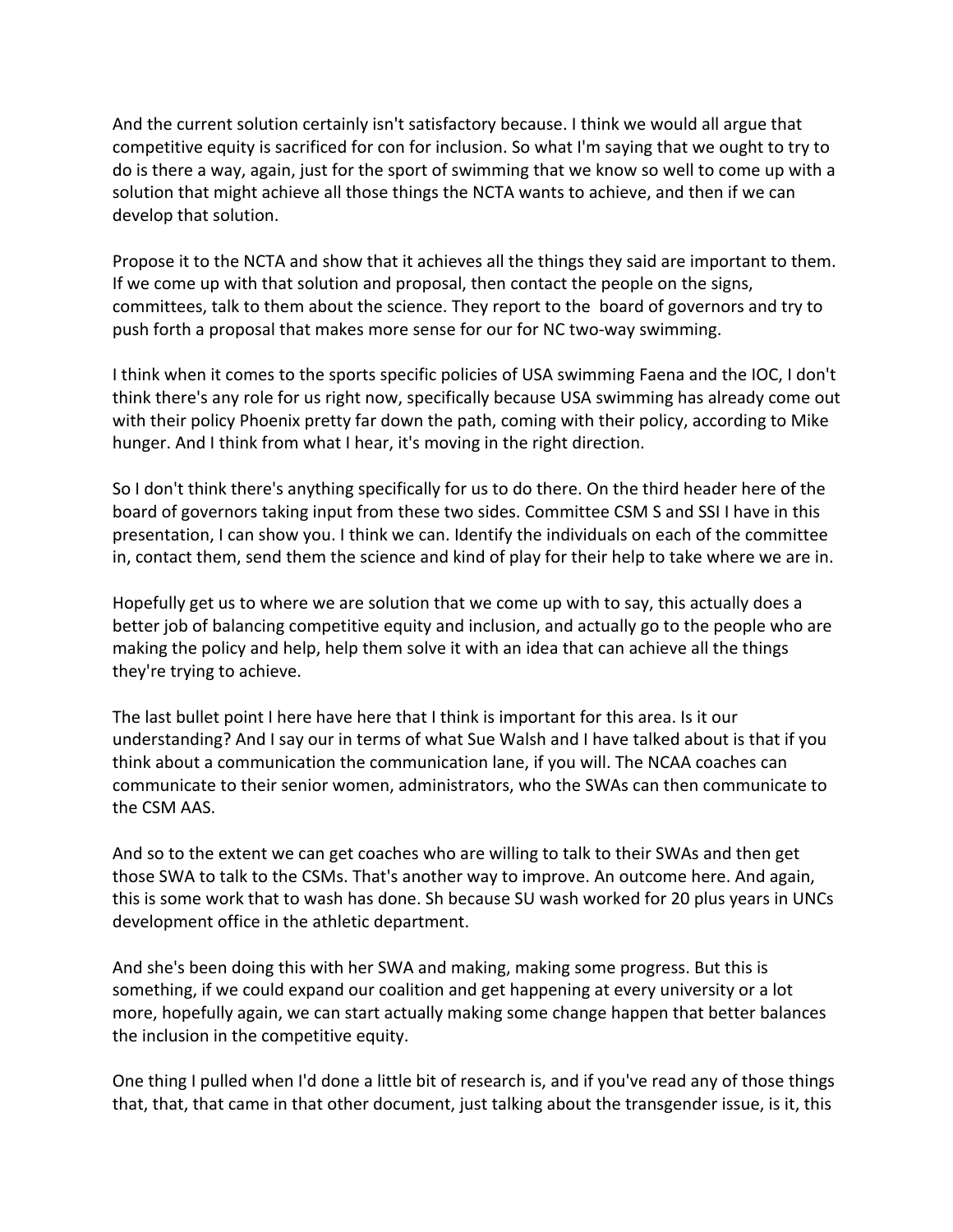is, we're not the first ones to be figuring out how to balance these things. Rugby's been dealing with it for a while.

Cycling you might've seen they're dealing with it, but I thought this was interesting, which is. They called it world. Rugby came up, this thing called lexical priority, which I'd never heard this phrase before, but it says instead of balancing safety, fairness and inclusivity take the quote lexical priority approach, which is defined as from the possible set of rules that exist.

It means first selecting those that are safe. Take the safe rules that are also fair and then the safe and fair rules that are maximally inclusive. And I thought that was a neat way to look at it because you can't really balance all these at once. The thing about Faena that we know is.

It's not just swimming. It's it's water polo and water polo has a safety element that swimming and diving don't have, but Faena, I'm assuming, and this is an assumption, so you can always get yourself in trouble, but I'm assuming their policy has to, they're going to want one policy that works for not only swimming, but also works for water polo and also worked for their other sports.

So the safety element really is relevant when it comes to a phenotype policy. In terms of the science advisors to the NC toy board of governors. I wanted to just put this up there. So people know who are on these committees and what they are. The committee on competitive safeguards and medical aspects of sports has 23 members.

The sports science Institute has eight members. And again, just to remind you, those both inform the NCTA board of governors on their policy. Here's a list of those 23 that are on the CS. MAs. And I'll just pause here a little bit. If you want to do a quick review of these the idea being, again, not only what hours, but if we expand our coalition, we could get, hopefully people who might know some of these people on these particular committees who can then pick up the phone and call them, talk to them about the science, present, the science that we've compiled, and also potentially present our solution for our sport to try to again, get the change that we want to have happen.

That balances inclusion with competitive equity.

You want me to stay here for a little bit or keep going? Good. The next thing is the sports science Institute. Now this only has eight members and one of them has really appears to be more administrative number eight. But as you can see with these eight like for instance, this number three, like window.

She's she was at UT Austin for a really long time. I don't know her. I think Jill knows her. The point being again, as we get our ducks in a row with compiling the science, potentially coming up with a solution, the idea would then be to expand our coalition and try to have people reach out to these people who are influencers to the policy to try to get the change we want.